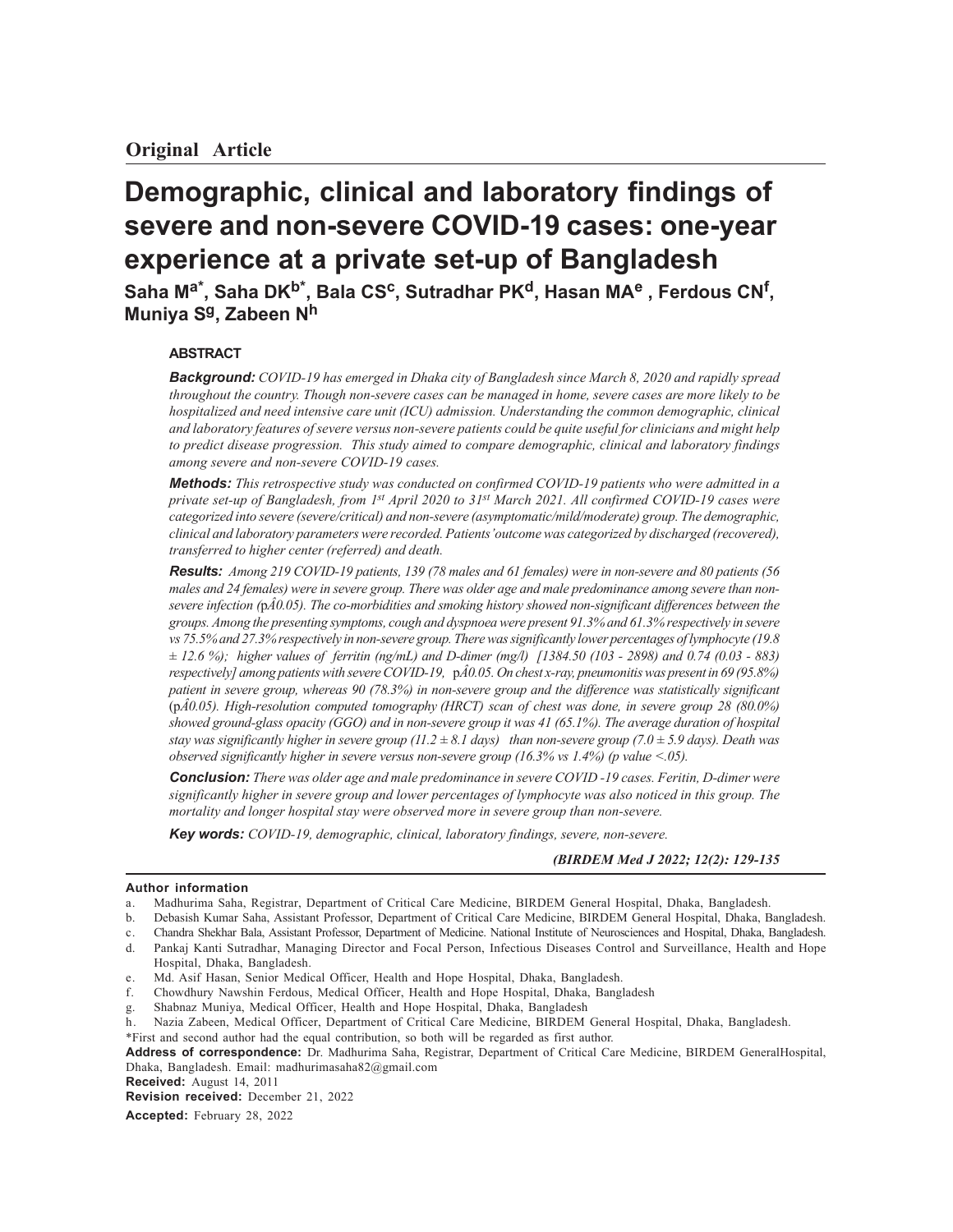#### **INTRODUCTION**

The outbreak of coronavirus disease 2019 was first notified in Wuhan, China, has spread rapidly worldwide.<sup>1</sup> This coronavirus was later named as severe acute respiratory syndrome coronavirus-2 (SARS-CoV-2) by the World Health Organization (WHO) and International Committee on Taxonomy of Viruses.<sup>2</sup> WHO declared COVID-19 disease as pandemic on  $11<sup>th</sup>$ March 2020.<sup>3</sup> COVID-19 may exhibit a variety of clinical presentations. Some COVID-19 patients remain asymptomatic but they are capable of transmitting the virus.4,5 A second group of COVID-19 patients express mild symptoms, some of which are indistinguishable from flu and some of them develop moderate symptoms.<sup>6,7</sup> Finally, some patients develop severe complications like respiratory distress and pneumonia resulting in death. $8-10$ As the novel corona virus continues to evolve, there are still many limitations to our knowledge in that, who will be infected critically. Older adults and people who have underlying medical conditions, such as hypertension (HTN) and diabetes mellitus (DM), have shown worse prognosis.<sup>11</sup> DM patients have increased morbidity and mortality rates and have been linked to more hospitalization and intensive care unit (ICU) admissions.<sup>11</sup> People with chronic obstructive pulmonary disease (COPD) or any respiratory illnesses are also at higher risk for severe illness from COVID-19.<sup>12</sup> Although the etiological agent of COVID-19 is known, proper insights about its epidemiology, pathogenesis and management strategy are yet to be developed; making it one of the most notorious public health concern. The pathological processes are possibly regulated by interactions of viruses with host immunity. The disease usually starts with mild symptoms such as cough and fever. Some of the patients with mild symptoms experience a sudden deterioration of their condition either in the later stage of the disease or in the process of recovery. If the patients proceed to acute respiratory distress syndrome (ARDS) and multiple-organ failure rapidly, death becomes the usual outcome. Whether the patient is recovered or dead, host immunity to the virus seems to play a cardinal role with many other auxiliary factors. Clinical features and laboratory findings are greatly varied according to severity of the disease. Treatment is almost supportive and symptomatic. For maintaining uniformity of treatment, Directorate General of Health Services (DGHS)

of Government of People's Republic of Bangladesh has published National Guidelines on Clinical Management of COVID-19. The aim of the study was to compare demography, clinical features and laboratory findings of severe and non-severe stages of the disease.

## **METHODS**

This retrospective study was conducted on admitted COVID-19 patients in 'Health and Hope Hospital', a 100-beded General Hospital with a dedicated COVID unit (outpatient department and 18 beded in-patient service) situated at Panthopath, Dhaka, Bangladesh during the period from 1<sup>st</sup> April 2020 to 31<sup>st</sup> March 2021. Ethical approval was taken from the Hospital authority. Informed written consent from the patients or relatives was obtained. All patients of this study were tested positive for SARS-CoV-2 from nasal swab by Real-time Polymerase Chain Reaction (RT-PCR) . Confirmed COVID-19 cases were categorized as severe (severe/ critical) and non-severe (asymptomatic/mild/moderate) according to National Guidelines on Clinical Management of COVID-19. Detailed medical history of every patient was recorded as age, gender, presenting symptoms (fever, dry cough, dyspnea, sore throat, malaise, diarrhea, or headache), co-morbidity (eg, diabetes mellitus, hypertension, ischemic heart disease or others) and smoking history of every patient was taken. Laboratory findings at diagnosis were recorded in the form of complete blood count, C-reactive protein (CRP), serum ferritin, creatinine, D dimer and liver function tests etc.

**Clinical case definition–** (as per National Guidelines on Clinical Management of COVID-19)<sup>4</sup>

**Asymptomatic**: Patients who were tested for SARS CoV-2 positive without any symptoms.

**Mild:** The clinical symptoms are mild and there is no sign of pneumonia on imaging.Symptoms may be: fever, cough, sore throat, malaise, headache, muscle pain without shortness of breath or abnormal chest imaging.

**Moderate:** Fever and respiratory symptoms with radiological findings of pneumonia.

Respiratory distress with respiratory rate  $(RR) < 30$ breaths /min.

Pulse oximetry showing oxygen saturation >93% at ambient air.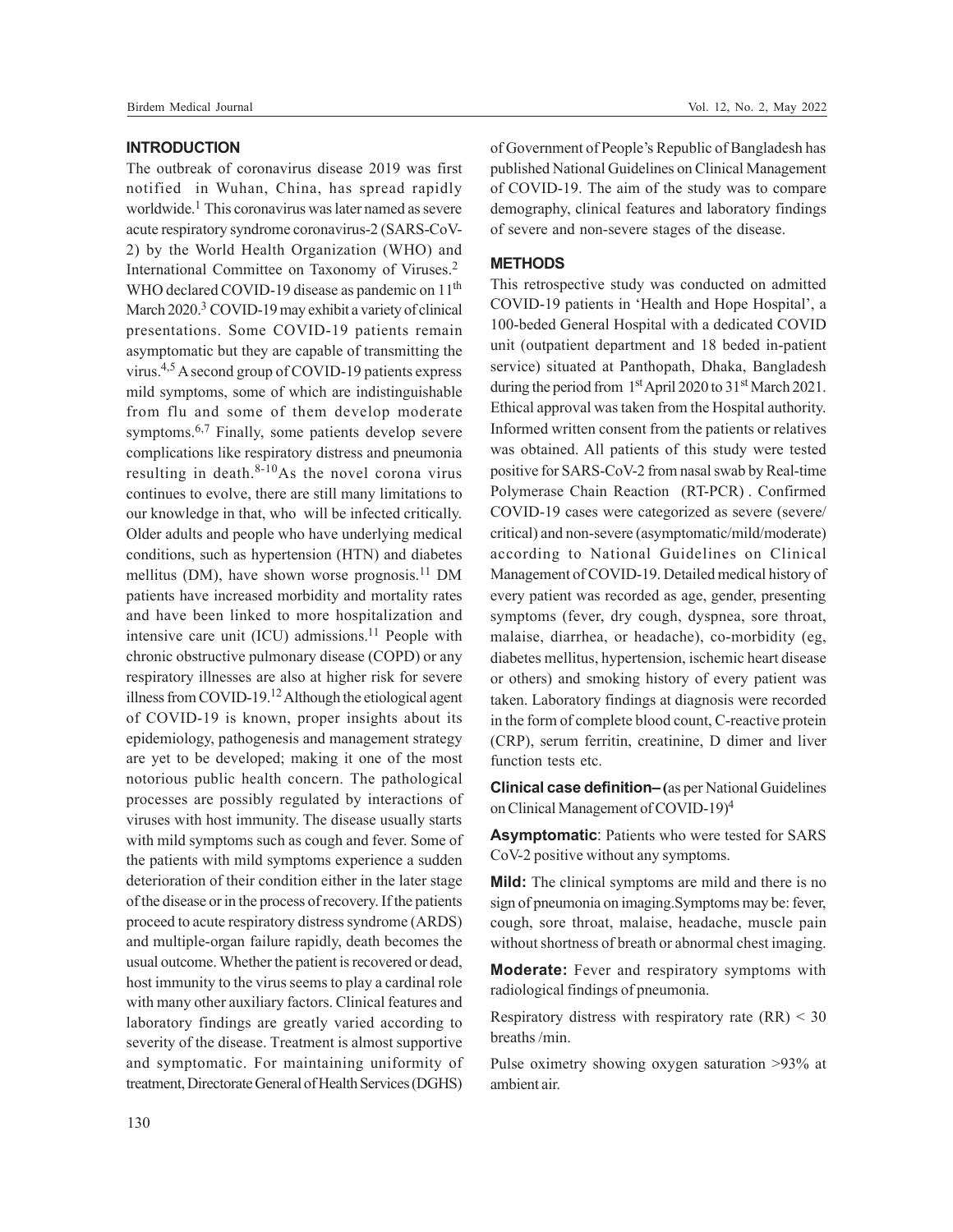**Severe:** Cases meeting any of the following criteria -Respiratory distress (RR  $\geq$ 30 breaths/ min).

Finger oxygen saturation  $\leq 93\%$  at rest.

Arterial partial pressure of oxygen (PaO2)/fraction of inspired oxygen (FiO2)  $\geq$ 300 mm Hg.

**Critical:** Cases meeting any of the following criteria - Respiratory failure and requiring mechanical ventilation Sepsis

Septic shock

ARDS

Any organ failure that requires ICU care

#### **Operational definition:**

**Severe group:** Severe + critical cases

**Non-severe group:**Asymptomatic +Mild + Moderate cases

All patients received standard of care (SOC) management as per "National Guidelines on Clinical Management of COVID-19"<sup>4</sup> based on their clinical conditions and pathological evaluations. These included antipyretic drugs to control fever, pain killers for alleviating pain, oxygen for controlling respiratory distress and saline for maintaining proper hydration. Anti-viral medications (oral/IV), steroid, anticoagulants, antibiotics (in special cases) were given according to National Guidelines on Clinical Management of COVID-19.<sup>4</sup> Invasive mechanical ventilator support were not available at this center, so patients requiring invasive ventilator supports were referred to higher centers. Patient's outcome was categorized by discharged (recovered), transferred to higher center (referred)and death. The criteria for discharge was resolution of fever without antipyretic drugs and significant improvement in the symptoms (e.g., cough, shortness of breath etc.) for at least 3 days. Patients' informations were collected in a preformed data sheet. All the available data were analyzed by statistical package for the social sciences (SPSS) version 23.

# **RESULTS**

This study included a total of 219 confirmed COVID-19 patients among them 80 were in severe group and 139 were non- severe. There was older age and male predominance in severe group. The mean age in severe group was  $60.83 \pm 12.71$  yrs and in non-severe it was  $53.71 \pm 13.71$  (Table I,II)

| according to age $(n-219)$ |                   |                    |         |  |
|----------------------------|-------------------|--------------------|---------|--|
| Age (years)                | COVID 19 severity |                    | $p-$    |  |
|                            | Severe $(\% )$    | Non-severe $(\% )$ | value   |  |
| $21 - 30$                  | 2(2.5)            | 12(8.6)            |         |  |
| $31 - 40$                  | 2(2.5)            | 11(7.9)            |         |  |
| $41 - 50$                  | 9(11.3)           | 29(20.9)           |         |  |
| $51 - 60$                  | 27(33.8)          | 40(28.8)           |         |  |
| $61 - 70$                  | 29(36.3)          | 34(24.5)           |         |  |
| >70                        | 11(13.8)          | 13(9.4)            |         |  |
| Mean $\pm$ SD              | $60.83 \pm 12.71$ | $53.71 \pm 13.71$  | < 0.001 |  |

**Table I** Distribution of the COVID 19 patients

Unpaired t test was done

| <b>Table II</b> Distribution of the COVID 19 patients |  |
|-------------------------------------------------------|--|
| according to gender $(n-219)$                         |  |

| Gender |          | COVID 19 severity               |       |
|--------|----------|---------------------------------|-------|
|        |          | Severe $(\%)$ Non-severe $(\%)$ |       |
| Male   | 56(70.0) | 78(56.1)                        | 0.042 |
| Female | 24(30.0) | 61(43.9)                        |       |

Chi-Square test was done

The co-morbidities (DM, HTN, Ischemic heart disease, Chronic Kidney Disease, Bronchial asthma/COPD, Malignancy) and smoking history showing non-significant differences between the two groups. **(**Table III)

**Table III** Distribution of the COVID 19 patients according to co-morbidities and smoking history (n-219)

|                        |          | COVID 19 severity       | $D -$ |
|------------------------|----------|-------------------------|-------|
|                        |          | Severe Non-severe value |       |
|                        | $(\%)$   | $(\%)$                  |       |
| DM                     | 51(63.7) | 76(54.7)                | 0.190 |
| <b>HTN</b>             | 52(64.0) | 7(54.7)                 | 0.150 |
| Bronchial asthma/COPD  | 10(12.5) | 17(12.2)                | 0.953 |
| Chronic Kidney Disease | 5(6.3)   | 7(5.0)                  | 0.704 |
| Ischemic heart disease | 15(18.8) | 13(9.4)                 | 0.05  |
| Malignancy             | 1(1.3)   | 3(2.2)                  | 1.000 |
| Smoking                | 5(6.3)   | 4(2.9)                  | 0.226 |

Chi-Square test was done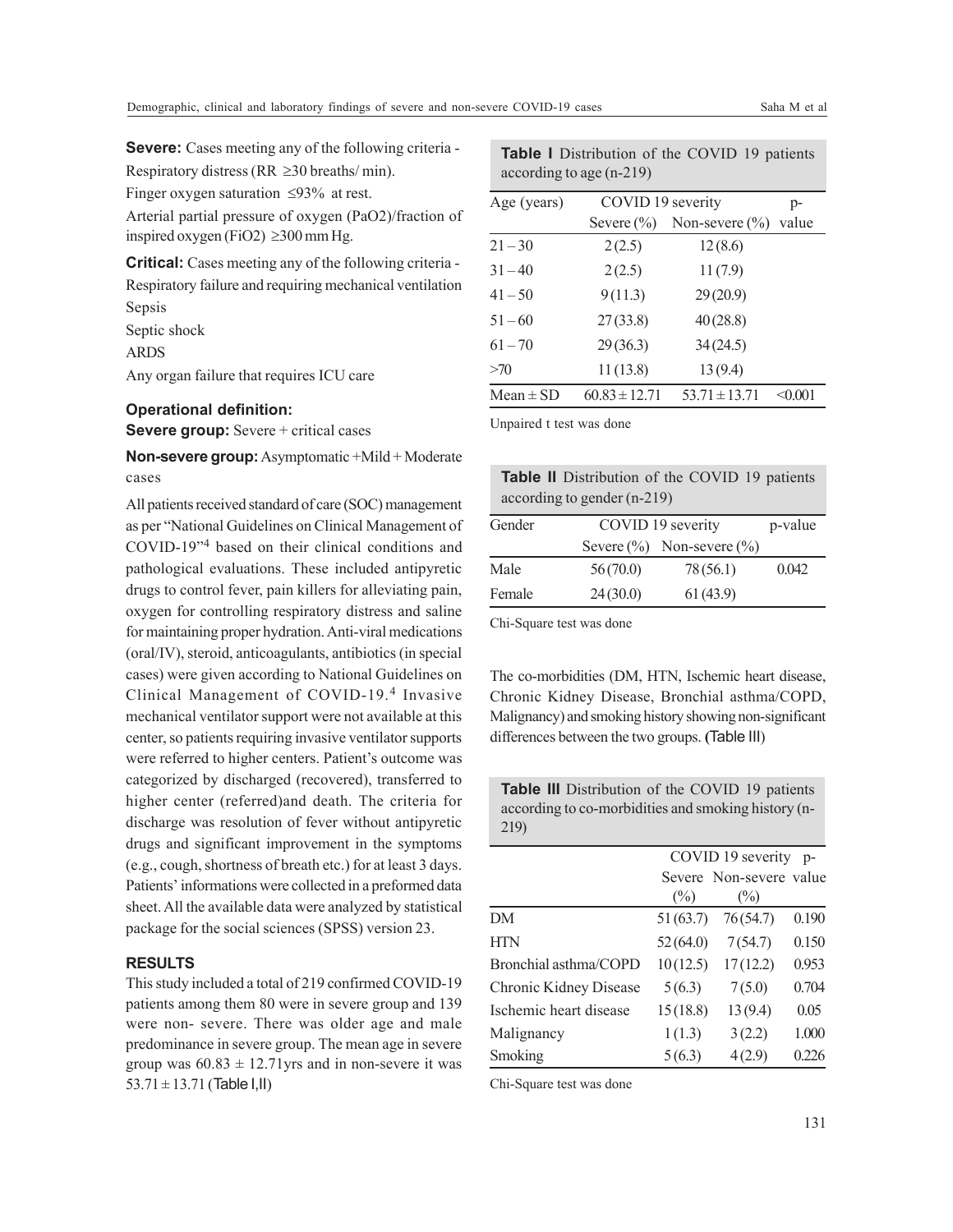The symptoms were presented in Table IV. Among the presenting symptoms, fever and cough were more common. But cough and dyspnoea were present significantly more in severe [73 (91.3%) and 49 (61.3%) respectively]vs [105 (75.5%) and 38 (27.3%) respectively] in non-severe group.

There were significantly lower percentages of lymphocyte among severely infected COVID 19 patients. This study also showed significantly higher values of ferritin and D-dimer among patients with severe COVID-19 when compared with non-severe (Table V)

Those who underwent chest x-ray, pneumonitis was present in 69 (95.8%) patient in severe group (Table VI). Among patients of severe group whose HRCT scan of chest was done, 28 (80.0%) showed GGO and in nonsevere group it was found in 41 (65.1%). Chest X-ray and HRCT chest both were not done in some of the patients. Moreover some patients did HRCT scan directly without doing Chest x-ray before hospital admission and they were not advised chest x-ray further. Some patients also refused to do HRCT chest for their financial problem.

| <b>Table IV</b> Distribution of the COVID 19 patients |  |
|-------------------------------------------------------|--|
| according to symptom $(n-219)$                        |  |

| Symptoms               | COVID 19 severity<br>$p-$ |                                           |         |
|------------------------|---------------------------|-------------------------------------------|---------|
|                        | $(\%)$                    | Severe Non-severe value<br>$\binom{0}{0}$ |         |
| Fever                  | 76(95.0)                  | 125(89.9)                                 | 0.188   |
| Cough                  | 73(91.3)                  | 105(75.5)                                 | 0.004   |
| Altered sense of taste | 3(3.8)                    | 18(12.9)                                  | 0.026   |
| Altered sense of smell | 13(16.3)                  | 39(28.1)                                  | 0.048   |
| Fatigue                | 5(6.3)                    | 26(18.7)                                  | 0.011   |
| Dyspnoea               | 49(61.3)                  | 38(27.3)                                  | < 0.001 |
| Anorexia               | 4(5.0)                    | 7(5.0)                                    | 0.991   |
| Vomiting               | 1(1.3)                    | 5(3.6)                                    | 0.419   |
| Sore throat            | 1(1.3)                    | 3(2.2)                                    | 1.000   |
| Diarrhoea              | 1(1.3)                    | 3(2.2)                                    | 1.000   |
| Nasal congestion       | 1(1.3)                    | 2(1.4)                                    | 1.000   |
| Headache               | 2(2.6)                    | 1(0.7)                                    | 0.556   |

Chi-Square test and Fisher's Exact test was done

|                     | COVID 19 severity  |                    | p-value        |
|---------------------|--------------------|--------------------|----------------|
|                     | Severe             | Non-severe         |                |
| Hb(g/dl)            | $12.02 \pm 1.85$   | $12.28 \pm 1.91$   | $a_{0.324}$    |
| WBC(/cumm)          | 6400               | 6600               | $b_{0.472}$    |
|                     | $(1700 - 27000)$   | $(1700 - 99000)$   |                |
| Lymphocyte $(\% )$  | $19.8 \pm 12.6$    | $26.1 \pm 11.7$    | $^{a}$ < 0.001 |
| Platelet(/cumm)     | 179000             | 180500             | b0.558         |
|                     | $(13000 - 374000)$ | $(12600 - 500000)$ |                |
| Na(mmol/l)          | $134.44 \pm 8.60$  | $136.20 \pm 8.56$  | $^{a}0.206$    |
| Kmmol/l)            | $3.97 \pm 0.58$    | $3.99 \pm 0.47$    | $^{a}$ 0.788   |
| CI(mmol/l)          | $100.0 \pm 4.90$   | $100.44 \pm 5.71$  | $^{a}0.626$    |
| ALT(u/l)            | 33.00              | 34.50              | $b$ 0.455      |
|                     | $(15 - 316)$       | $(13.00 - 174.00)$ |                |
| CRP(mg/L)           | 48.70              | 19.50              | $b_{0.164}$    |
|                     | $(1.30 - 296)$     | $(0.50 - 198.00)$  |                |
| $D$ -dimer $(mg/l)$ | 0.74               | 0.46               | b < 0.001      |
|                     | $(0.03 - 883)$     | $(0.00 - 276.00)$  |                |
| Serum creatinine    | 1.03               | 1.00               | $b_{0.083}$    |
| (mg/dl)             | $(0.30 - 9.36)$    | $(0.04 - 12.00)$   |                |
| Serum Ferritin      | 1384.50            | 730                |                |
| (ng/ml)             | $(103 - 2898)$     | $(23 - 2326)$      | b<0.001        |

<sup>a</sup>Unpaired t test and <sup>b</sup>Mann Whitney U test was done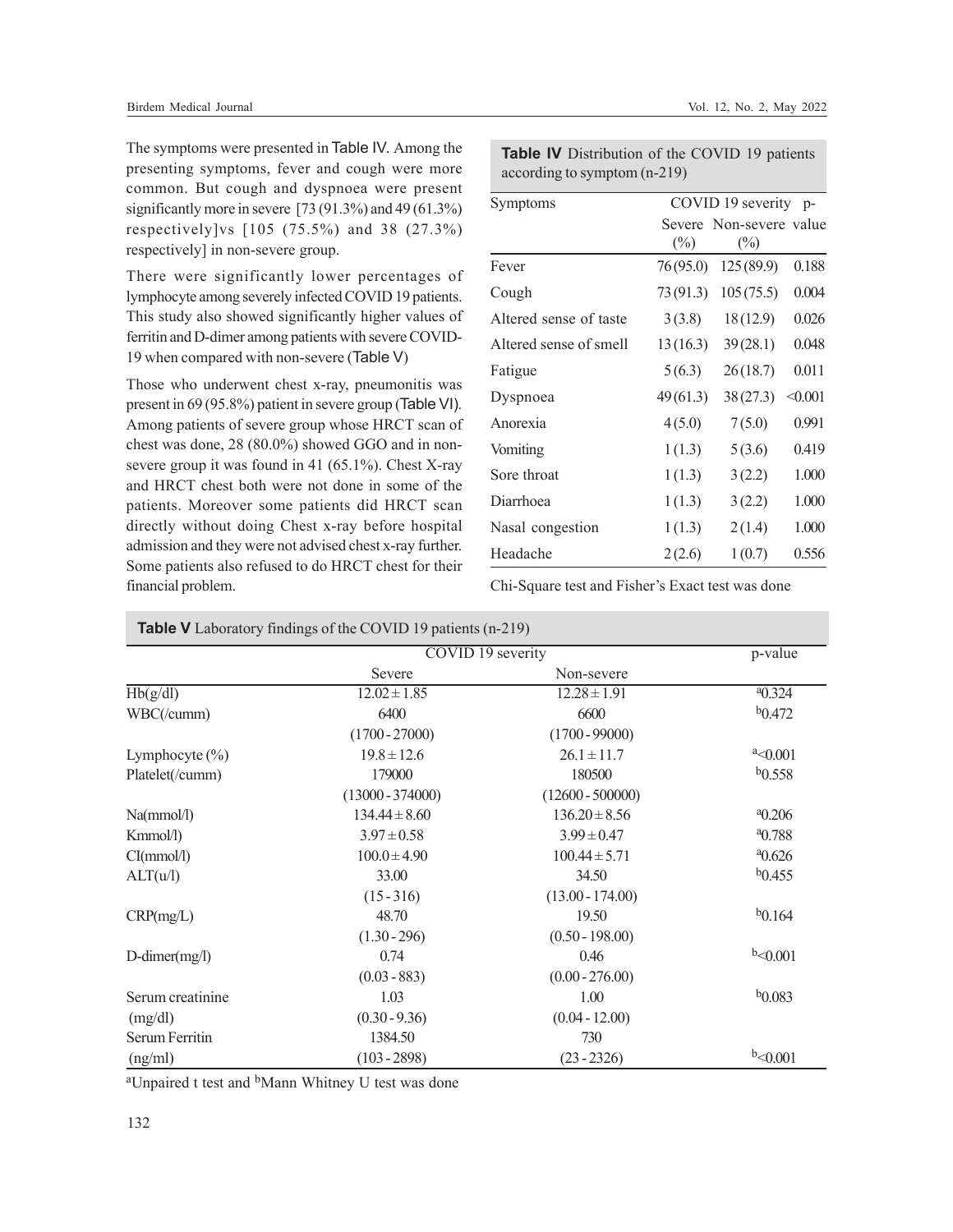| <b>Table VI</b> Distribution of the COVID 19 patients<br>according to CXR P/A findings (n-219) |          |            |       |  |
|------------------------------------------------------------------------------------------------|----------|------------|-------|--|
| COVID 19 severity<br>Pneumonitis<br>$D -$                                                      |          |            |       |  |
| (CXRP/A view)                                                                                  | Severe   | Non-severe | value |  |
|                                                                                                | $(\%)$   | $($ %)     |       |  |
| Pneumonitis present                                                                            | 69(95.8) | 90(78.3)   | 0.001 |  |
| Pneumonitis absent                                                                             | 3(4.2)   | 25(21.7)   |       |  |

| <b>Table VII</b> Distribution of the COVID 19 patients |
|--------------------------------------------------------|
| according to CT scan findings (n-219)                  |

| HRCT scan of chest |               | COVID 19 severity | $D -$ |
|--------------------|---------------|-------------------|-------|
| (GGO)              | Severe        | Non-severe        | value |
|                    | $\frac{6}{2}$ | $\frac{(9)}{0}$   |       |
| GGO present        | 28(80.0)      | 41(65.1)          | 0.121 |
| GGO absent         | 7(20.0)       | 22(34.9)          |       |

Chi-Square test was done

The average duration of stay in Hospital is significantly higher in severe group (Table VIII)

| <b>Table VIII</b> Duration of hospital stay of the COVID<br>19 patients $(n-219)$ |                      |              |
|-----------------------------------------------------------------------------------|----------------------|--------------|
|                                                                                   | COVID 19 severity p- |              |
|                                                                                   | Severe Non-severe    | value        |
| Duration of hospital $11.2 \pm 8.1$ $7.0 \pm 5.9$                                 |                      | $\leq 0.001$ |
| stay (days)                                                                       |                      |              |

In non-severe group,135 (97.12%) patients were recovered compared with 59 (73.75%) in severe group  $(p$ -value  $\leq 0.001$ ).

| Table IX Distribution of the COVID 19 patients<br>according to outcome (n-219) |               |                        |         |  |
|--------------------------------------------------------------------------------|---------------|------------------------|---------|--|
| Treatment required                                                             |               | COVID 19 severity      | $p-$    |  |
|                                                                                | <b>Severe</b> | Non-severe             | value   |  |
|                                                                                | $($ %)        | $\frac{(0)}{0}$        |         |  |
| Recovered                                                                      |               | 59 (73.75) 135 (97.12) | < 0.001 |  |
| Referred to higher center $8(10.0)$                                            |               | 2(1.4)                 |         |  |
| Death                                                                          | 13(16.3)      | 2(1.4)                 |         |  |

Chi-Square test was done

# **DISCUSSION**

Several studies have also reported that elderly patients with COVID-19 are more likely to progress to severe COVID-19 disease in comparison with young and middle-aged COVID-19 patients.<sup>13-15</sup>This could be explained by the age-dependent decline in cell-mediated immune function and reduced humoral immunity.<sup>16</sup> Though other studies found a non-significant difference as regard of gender between the groups<sup>17</sup> despite significantly male predominance presented in this study.

Among the co-morbidities associated with COVID-19 in this study, DM and HTN were most prevalent and the group differences were not significant (Table III). These findings were similar with studies which reported that hypertension, cardiovascular diseases, and diabetes mellitus were most prevalent underlying diseases among hospitalized COVID-19 patients.<sup>17-19</sup> There is a higher risk for COVID-19 among diabetic patients because of the associated dysregulation of angiotensin-converting enzyme 2 (ACE2), liver dysfunction, and chronic inflammation. 20 A systematic review included five studies and reported that smoking may be associated with a negative outcome.<sup>21</sup> But our study revealed the lack of significant difference between two groups in regards of smoking (Table III). This heterogeneity could be due to differences in sample size or regions with the studies in the above mentioned systematic review.

difference in severe vs non-severe group. In accordance, a study reported that there is a significant positive association of shortness of breath/dyspnea with COVID-19 progression to severe illness and death as well as cough.22 Additionally, a meta-analysis reported similar findings and recommended dyspnea rather than fever as an indicator of poorer outcome in COVID-19 patients.<sup>23</sup> This study revealed that dyspnea and cough were significantly associated with COVID-19 severity (Table IV). Other presenting symptoms had no significant

Present study revealed lower percentages of lymphocyte count among severely infected COVID-19 patients (Table V). Additionally, lymphopenia was noticed more in severe than mild infection in many other studies.24-26 The increase in the serum ferritin levels following bacterial or viral infection could be attributed to iron release into the reticuloendothelial system, and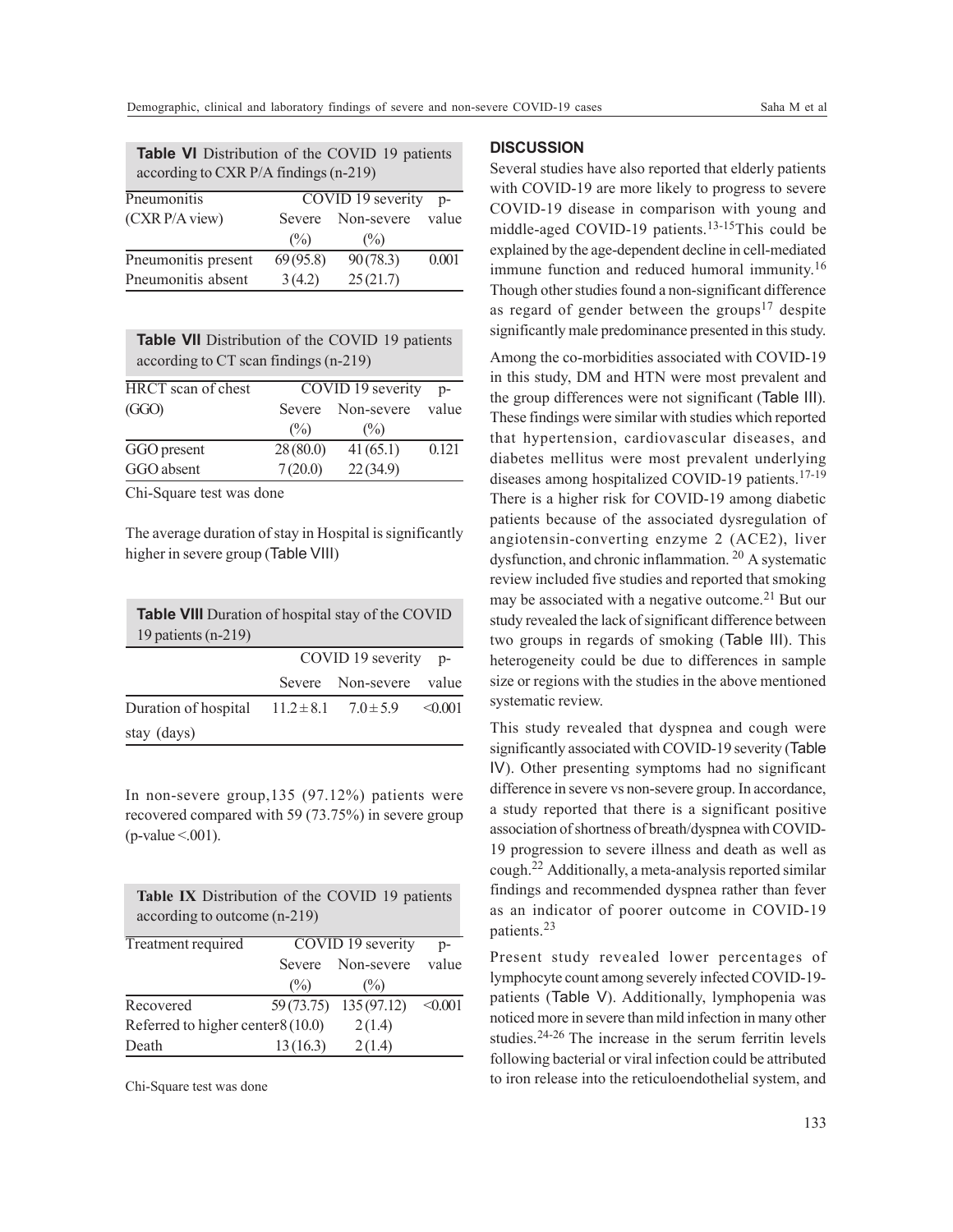increased intracellular ferritin synthesis and release, with the decreased ability of ferritin transport into spleen and liver. <sup>27</sup> In a study done at department of Biochemistry, School of Medicine, Shiraz University of Medical Sciences, showed significant increase in the D-dimer [WMD = 0.18 mg/L; 95% CI 0.10, 0.27(*P* < 0.001) among severe COVID 19 patients. 28Current study also revealed there were significantly higher values of ferritin and D-dimer among patients with severe COVID-19. (Table V)

The use of HRCT chest and chest X-ray for the diagnosis of viral pneumonia allows patients with suspected SARS-CoV-2 infection to be isolated and treated in time for recovery, thus optimizing patient management.<sup>29</sup> Additionally, CT chest findings were a significant predictor for the severity of COVID-19 infection.30,17 But the results of the current study failed to show significant group difference for HRCT chest findings (p-value 0.121) as only a small percentage of population underwent HRCT chest imaging (Table VI & VII).

The average duration of stay in Hospital is significantly higher in severe group (11.2  $\pm$  8.1 days) than non-severe group  $(7.0 \pm 5.9 \text{ days})$  (Table VIII). In non-severe group, 135 (97.12%) patients were recovered compared with 59  $(73.75%)$  in severe group (p-value <.001). Death was found significantly higher in severe group (16.3%vs 1.4% with p-value <.001) in this study which was similar to other study.<sup>17</sup>

## **Conclusion**

It can be concluded that, Severe COVID-19 affected predominantly elderly patients. Most of them were diabetic and hypertensive. Cough and shortness of breath are predominant in severe group. Lymphopenia, high D-dimer, high ferritin and bilateral shadows on lung imaging indicates COVID 19 severity. And most of the patients of non-severe group are recovered.

#### **Limitations**

Some of our patients were shifted to ICU/HDU. Therefore, we could not follow up them properly. Chest X-ray and HRCT chest both were not done in some patients. Extended follow up could provide more information about the clinical progression, treatment course and disease outcome. And a further multicenter, large-scale study will strengthen the findings of this study.

**Authors' Contribution:** MS, DSK - planned study, collected data, drafted manuscript, CSB, PKS did literature revised analysed MAH, CNF, SM, NZ collected data. All authors read and approved final manuscript.

**Conflicts of interest:** Nothing to declare.

**Acknowledgement:** Dr. M H Chowdhury Lenin; Chairman, Health and Hope Hospital.

#### **REFERENCES**

- 1. Lei S, Jiang F, Su W, Chen C, Chen J, Mei W, et al. Clinical characteristics and outcomes of patients undergoing surgeries during the incubation period of COVID-19 infection. *EClin Med*. 2020;21:100331.
- 2. WHO. WHO director-general's remarks at the media briefing on SARS-CoV2 on 16 March 2020; http://www. nhc.gov.cn/xcs/yqfkdt/202003/114113d25c1d47 aabe68381e836f06a8.shtml
- 3. Alzoubi H, Alnawaiseh N, Al-Mnayyis A, Abu- Lubada M, Aqel A, Al-Shagahin H. COVID-19 - knowledge, attitude and practice among medical and non-medical university students in jordan. *J Pure ApplMicrobiol*. 2020;14(1): 17–24.
- 4. https://www.who.int/bangladesh/emergencies/ coronavirusdisease-(covid-19)-update
- 5. Bai Y, Yao L, Wei T, Tian F, Jin DY, Chen L, et al. Presumed asymptomatic carrier transmission of COVID-19. *JAMA* 2020;323(14):1406-7.
- 6. Rothe C, Schunk M, Sothmann P, Bretzel G, Froeschl G, Wallrauch C, et al. Transmission of 2019-nCoV infection from an asymptomatic contact in Germany. *N Engl J Med* 2020; 382(10): 970-1.
- 7. Holshue ML, DeBolt C, Lindquist S, Lofy K-H, Wiesman J, Bruce H, et al. First case of 2019 novel coronavirus in the United States.*N Engl J Med* 2020; 382(10): 929-36.
- 8. Hoehl S, Rabenau H, Berger A, Kortenbusch M, Cinatl J, Bojkova D, et al. Evidence of ARS-CoV-2 infection in returning travelers from Wuhan, China. *N Engl J Med* 2020; 382(13):1278-80.
- 9. Zou L, Ruan F, Huang M, Liang L, Huang H, Hong Z, et al. SARS-CoV-2 viral load in upper respiratory specimens of infected patients. *N Engl J Med* 2020; 382(12):1177-9.
- 10. Lai C-C, Shih T-P, Ko W-C, Tang H-J, Hsueh P-R. Severe acute respiratory syndrome ronavirus 2 (SARS- CoV-2) and coronavirus disease-2019 (COVID-19): the epidemic and the challenges. *Int J Antimicrob Agents* 2020; 55(3): 105924.
- 11. Singh AK, Gupta R, Ghosh A, Misra A. Diabetes in COVID-19: prevalence, pathophysiology, prognosis, and practical considerations. *Diabetes MetabSyndrClin Res Rev* 2020; 14(4): 303-10